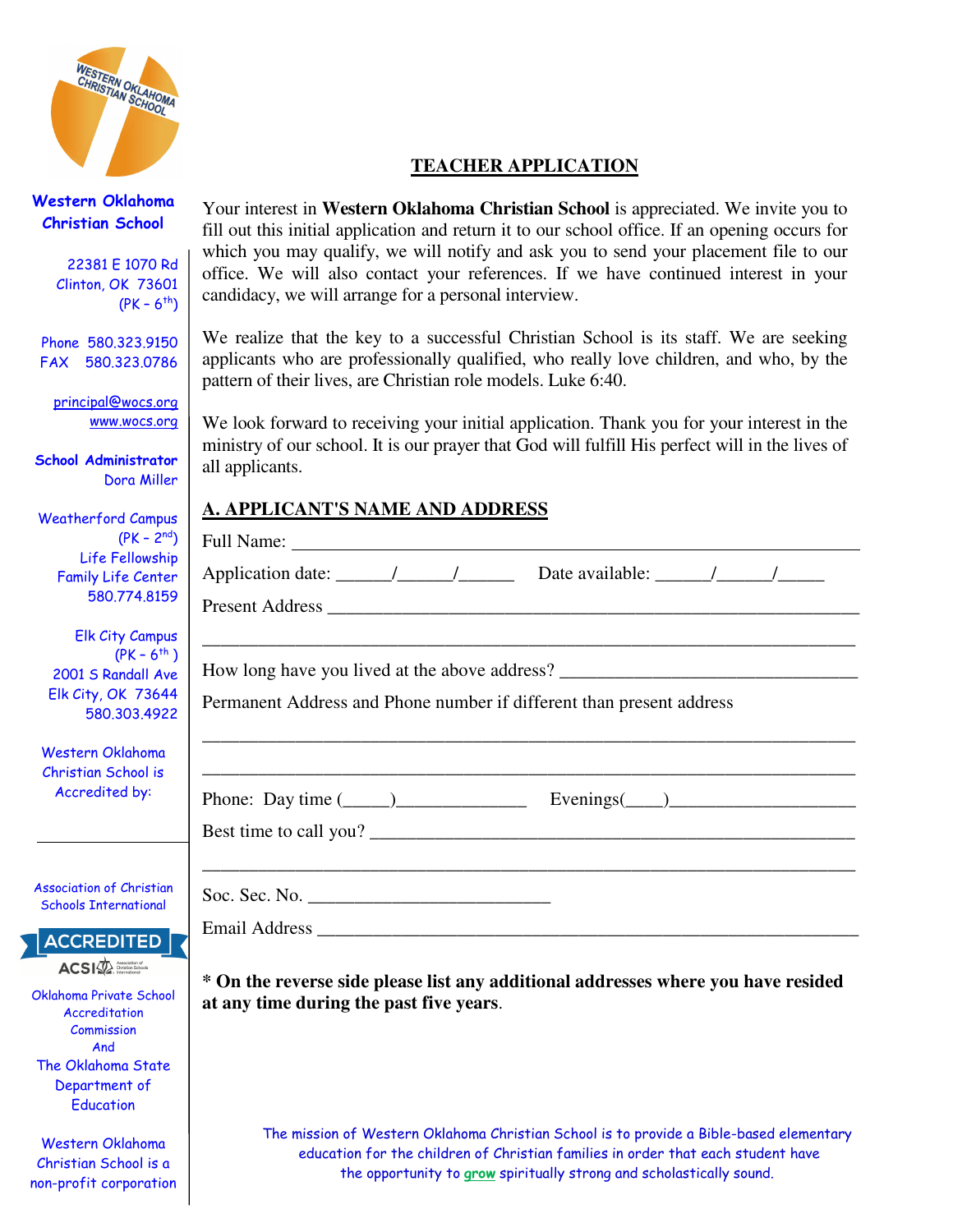# **B. POSITION DESIRED**

|                      | Please indicate 1, 2, 3 choice in the parenthesis. Then to the right please indicate the<br>grades or subjects in order of preference                   |
|----------------------|---------------------------------------------------------------------------------------------------------------------------------------------------------|
|                      | () Kindergarten                                                                                                                                         |
|                      |                                                                                                                                                         |
|                      |                                                                                                                                                         |
|                      |                                                                                                                                                         |
|                      | How did you learn about the position for which you are applying?                                                                                        |
| Special<br>Abilities | Please list activities or sports which you would be capable of and<br>willing to direct, sponsor, advise, or coach. (Indicate grade or ability levels). |
| Future<br>Plans      | What would you like to be doing five years from now?                                                                                                    |
|                      |                                                                                                                                                         |

## **C. CHRISTIAN BACKGROUND**

|                  | * On a separate paper briefly give your Christian testimony.                                                                                                                                                                             |  |  |
|------------------|------------------------------------------------------------------------------------------------------------------------------------------------------------------------------------------------------------------------------------------|--|--|
| Bible            | Do you believe the Bible to be the ONLY inspired and infallible Word of God, our<br>final authority in all matters of faith, truth and conduct?<br>Yes No Signature:                                                                     |  |  |
| <b>Statement</b> | Please carefully read our Statement of Faith and indicate below of<br>your degree of support.                                                                                                                                            |  |  |
| Faith            | I fully support the Statement as written without reservations.                                                                                                                                                                           |  |  |
|                  | I support the Statement except for the area(s) listed and explained on a<br>separate paper. The exceptions represent either disagreements or items for<br>which I have not yet formed an opinion or conviction.<br>Signature: Signature: |  |  |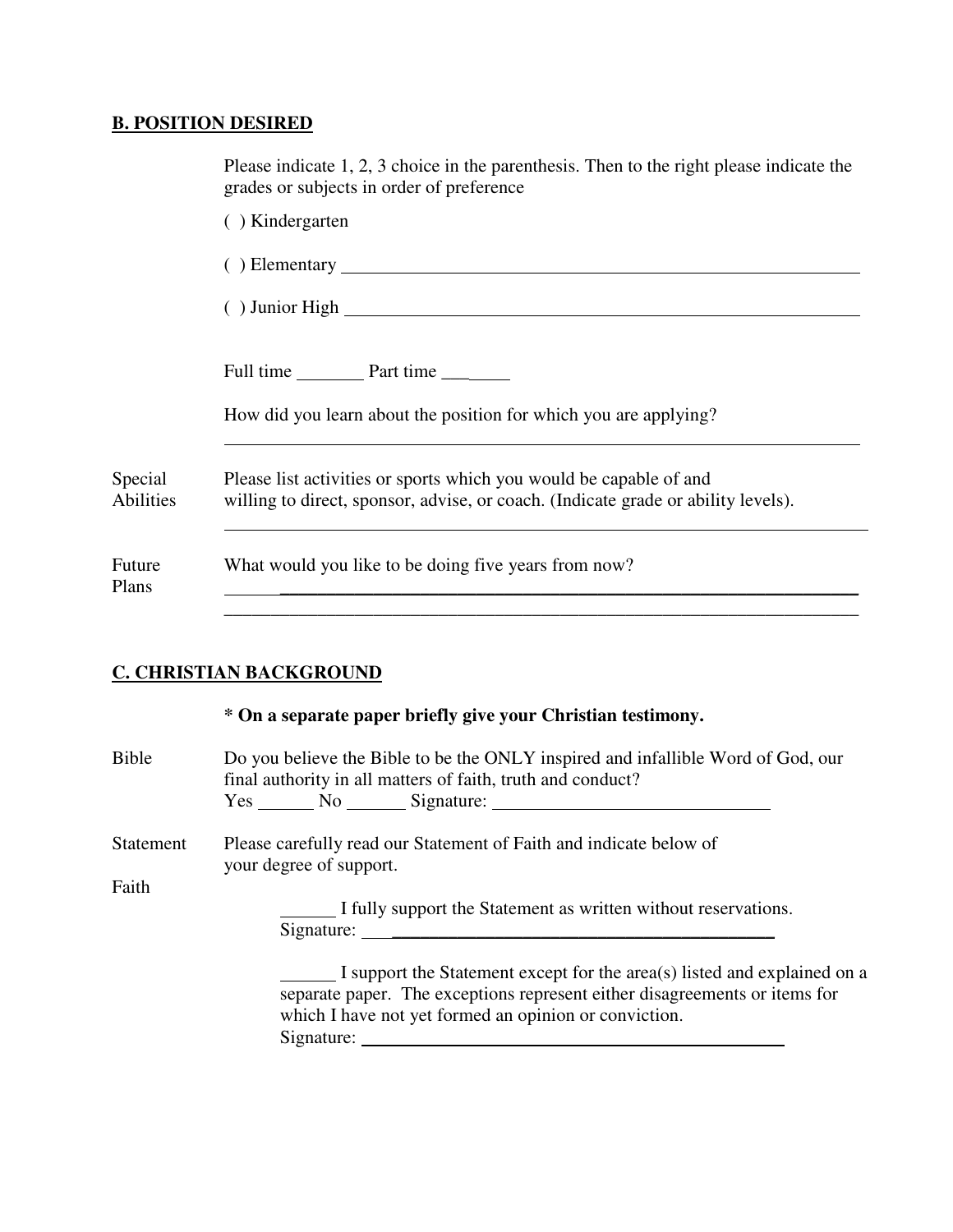| Church<br>Service  |                                                                                                                                                                                                                                      |  |  |  |  |
|--------------------|--------------------------------------------------------------------------------------------------------------------------------------------------------------------------------------------------------------------------------------|--|--|--|--|
|                    |                                                                                                                                                                                                                                      |  |  |  |  |
|                    |                                                                                                                                                                                                                                      |  |  |  |  |
|                    | In what church activities are you involved and with what degree regularity?                                                                                                                                                          |  |  |  |  |
|                    | ,我们也不会有什么。""我们的人,我们也不会有什么?""我们的人,我们也不会有什么?""我们的人,我们的人,我们的人,我们的人,我们的人,我们的人,我们的人,我<br>What other Christian service have you done since becoming a Christian?                                                                           |  |  |  |  |
|                    | What is your attitude toward working with those of other races and those of other<br>denominational beliefs?                                                                                                                         |  |  |  |  |
|                    | Are you capable of teaching a Bible class?<br><u>Letting</u> 2 and 2011 and 2012 and 2013 and 2014 and 2014 and 2014 and 2014 and 2014 and 2014 and 2014 and 2014 and 2014 and 2014 and 2014 and 2014 and 2014 and 2014 and 2014 and |  |  |  |  |
|                    | To what extent do you believe you should become involved in Sunday and other<br>weekday ministries of the church of which you are a member?                                                                                          |  |  |  |  |
| Devotional<br>Life | Describe your routine of personal Bible study and prayer.                                                                                                                                                                            |  |  |  |  |
|                    | What books have you read recently that have helped you spiritually?                                                                                                                                                                  |  |  |  |  |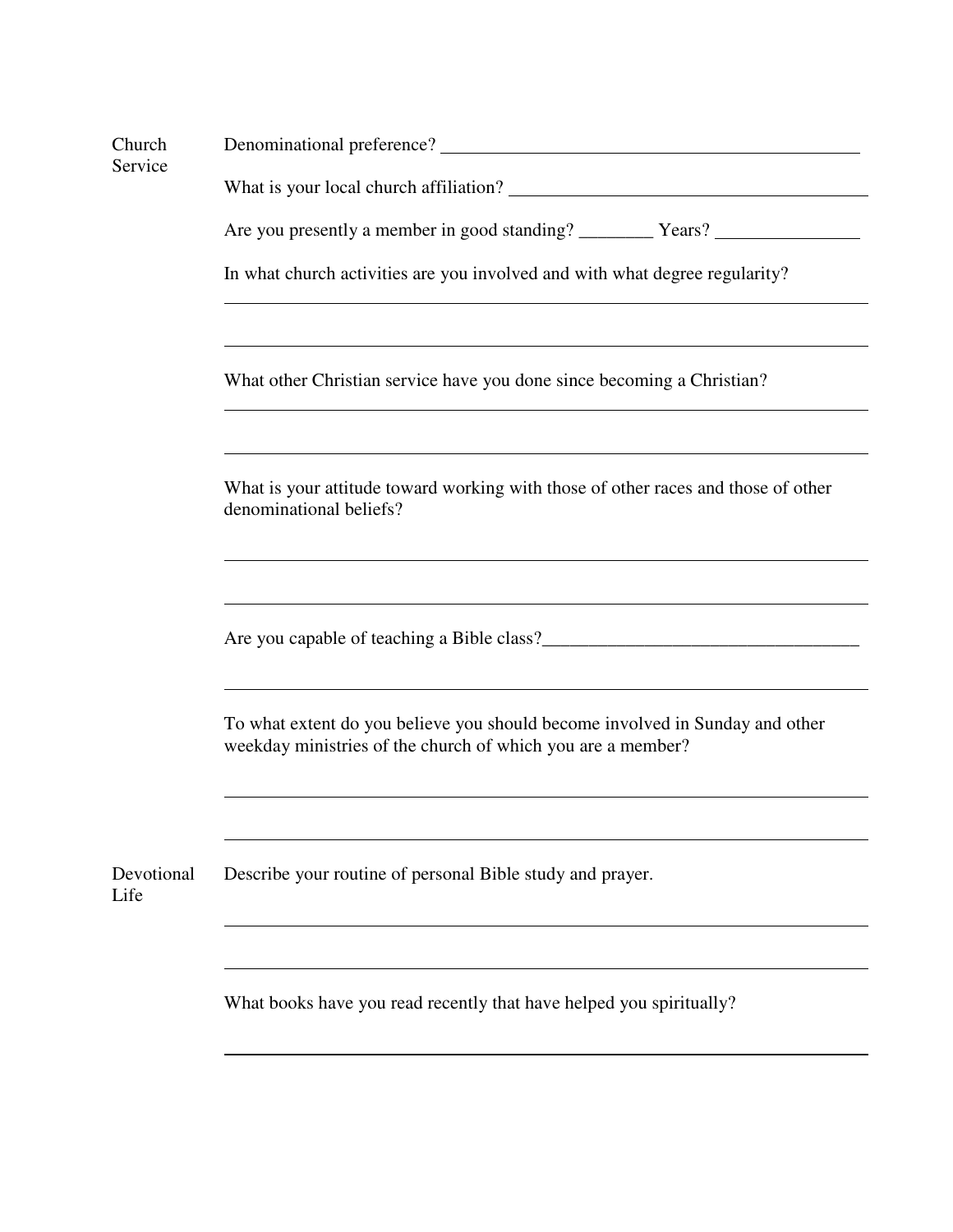# **D. PROFESSIONAL QUALIFICATIONS**

|                        |                                                                     | * Please attach photocopies of all your postsecondary transcripts. Should you be<br>offered a position, official copies of your transcripts must be provided to the<br>school for inclusion in your personnel file. |                            |  |  |  |
|------------------------|---------------------------------------------------------------------|---------------------------------------------------------------------------------------------------------------------------------------------------------------------------------------------------------------------|----------------------------|--|--|--|
| Formal<br>Training     | What degree or degrees do you hold?                                 |                                                                                                                                                                                                                     |                            |  |  |  |
|                        | Degree                                                              | Date Received                                                                                                                                                                                                       | <b>Issuing Institution</b> |  |  |  |
|                        |                                                                     |                                                                                                                                                                                                                     |                            |  |  |  |
|                        | Your Major(s)                                                       |                                                                                                                                                                                                                     |                            |  |  |  |
|                        | Your Minor(s)                                                       |                                                                                                                                                                                                                     |                            |  |  |  |
|                        | Cumulative undergraduate grade point average _____<br>Graduate work |                                                                                                                                                                                                                     |                            |  |  |  |
|                        |                                                                     | Total _______________ units after date of Bachelor's degree                                                                                                                                                         |                            |  |  |  |
| Teaching<br>Experience |                                                                     | Sequentially list your teaching experience with most recent first.                                                                                                                                                  |                            |  |  |  |
|                        | <b>School's Name</b>                                                | Grades or Subjects                                                                                                                                                                                                  | Dates                      |  |  |  |
|                        |                                                                     |                                                                                                                                                                                                                     |                            |  |  |  |
|                        |                                                                     | To what degree are you familiar with various Christian or secular textbook series (i.e.,<br>ACSI, ABeka, Bob Jones, Saxon math, Open Court Reading, etc.)?                                                          |                            |  |  |  |
|                        |                                                                     |                                                                                                                                                                                                                     |                            |  |  |  |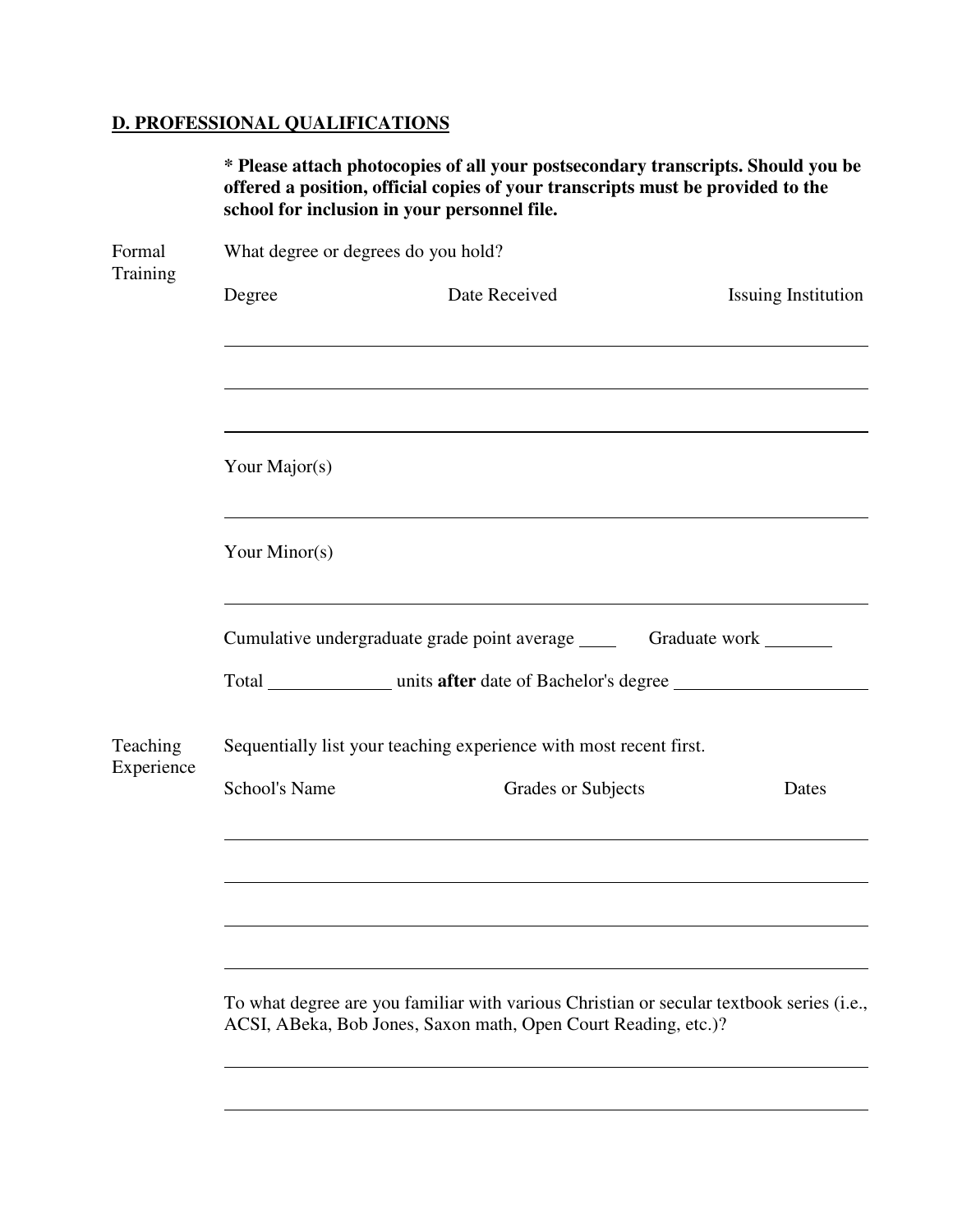| Textbook<br><b>Series</b><br>Preferences? | the control of the control of the control of the control of the control of the control of the control of the control of the control of the control of the control of the control of the control of the control of the control |  |  |  |
|-------------------------------------------|-------------------------------------------------------------------------------------------------------------------------------------------------------------------------------------------------------------------------------|--|--|--|
|                                           | List any other educational advantages that you have had including opportunities for<br>travel.                                                                                                                                |  |  |  |
|                                           | List any books or articles that you have read recently that have helped you to grow<br>professionally.                                                                                                                        |  |  |  |
|                                           |                                                                                                                                                                                                                               |  |  |  |
| Teaching<br>Credentials                   |                                                                                                                                                                                                                               |  |  |  |
|                                           |                                                                                                                                                                                                                               |  |  |  |
|                                           |                                                                                                                                                                                                                               |  |  |  |
|                                           |                                                                                                                                                                                                                               |  |  |  |
|                                           | $Endorsement(s)$ List semester hours in endorsement area(s)                                                                                                                                                                   |  |  |  |
|                                           |                                                                                                                                                                                                                               |  |  |  |
|                                           | If you do not hold a certificate, what requirements do you lack?                                                                                                                                                              |  |  |  |
|                                           | * Please attach photocopies of any certificates held.                                                                                                                                                                         |  |  |  |
| Christian<br>School<br>Preparation        | Have you had any courses in the Christian Philosophy of Education?<br>If so, where and when?                                                                                                                                  |  |  |  |
|                                           | If not, would you be willing to take such a course by correspondence or otherwise?                                                                                                                                            |  |  |  |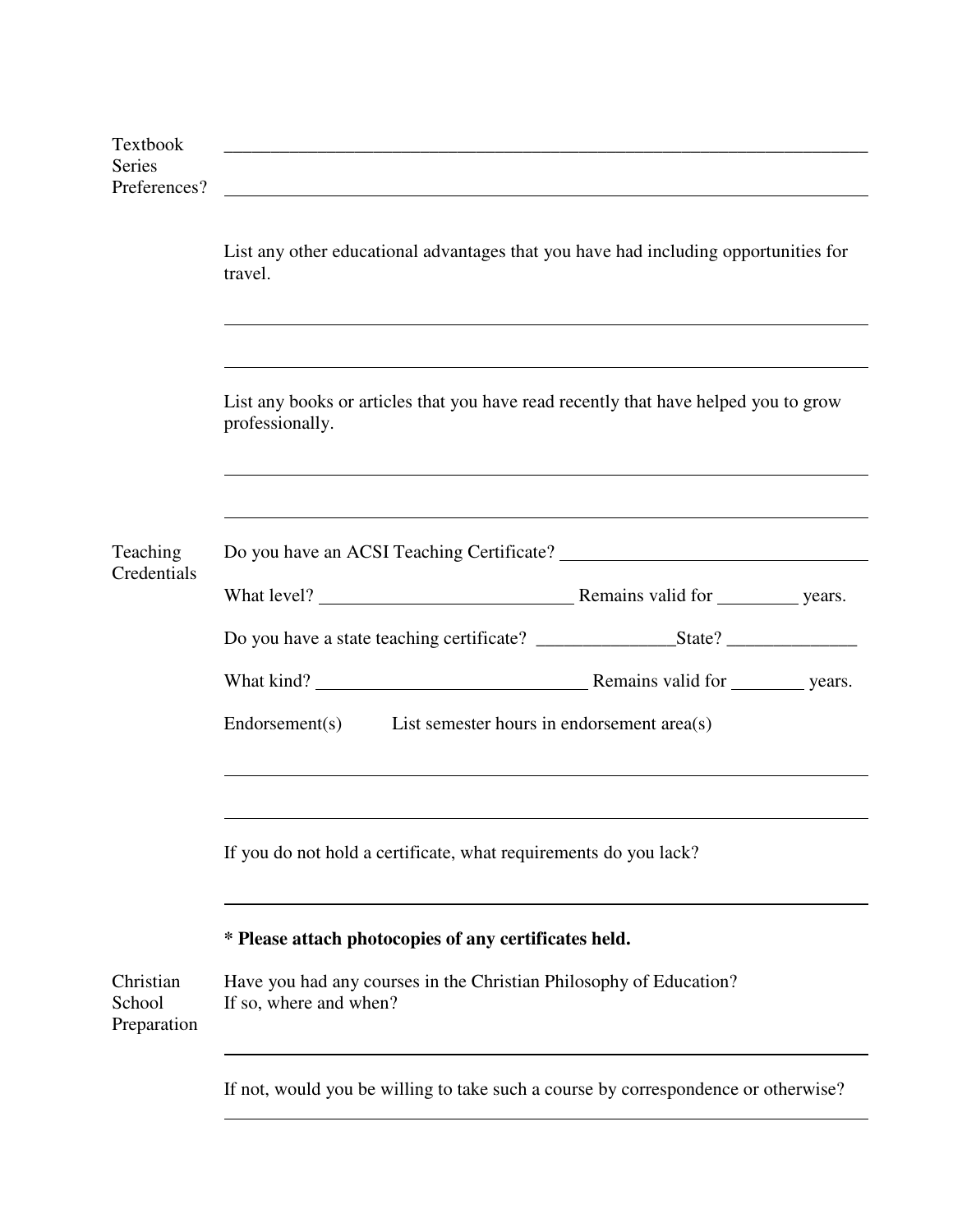**\* Attach a typed copy of your personal Christian philosophy of Education and how you would implement it in the classroom**.

 Have you had other courses giving specific training for Christian day schools? Give details

List any conferences or seminars which you have led or participated in recently.

Describe how teacher evaluation has been helpful to you.

#### **E. PERSONAL PHILOSOPHY**

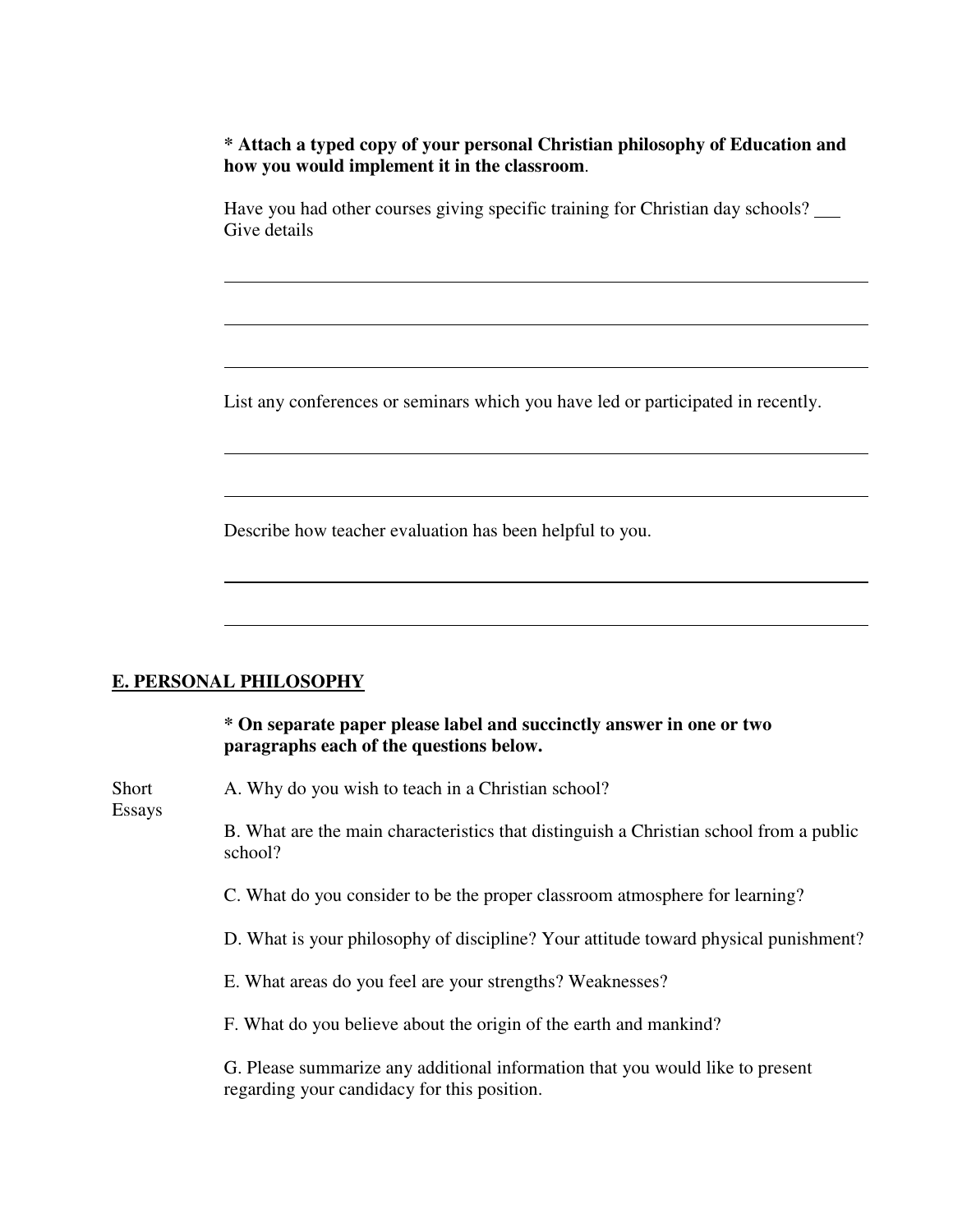## **F. EMPLOYMENT HISTORY**

Please start with your current or most recent employer and work backwards for the past ten years. If necessary, you may make copies of this page or following the same format, use the reverse side.

| Work              |                                                                                  |
|-------------------|----------------------------------------------------------------------------------|
| <b>Background</b> |                                                                                  |
|                   |                                                                                  |
|                   |                                                                                  |
|                   |                                                                                  |
|                   | <u> 1989 - Johann Stoff, amerikansk politiker (d. 1989)</u>                      |
|                   |                                                                                  |
|                   |                                                                                  |
|                   |                                                                                  |
|                   |                                                                                  |
|                   |                                                                                  |
|                   |                                                                                  |
|                   |                                                                                  |
|                   |                                                                                  |
|                   |                                                                                  |
|                   |                                                                                  |
|                   |                                                                                  |
|                   | 3. Employer $\overline{\phantom{a}}$                                             |
|                   |                                                                                  |
|                   | Address                                                                          |
|                   |                                                                                  |
|                   |                                                                                  |
|                   | <u> 1989 - Johann Stoff, amerikansk politiker (d. 1989)</u>                      |
|                   |                                                                                  |
|                   |                                                                                  |
|                   |                                                                                  |
|                   |                                                                                  |
|                   |                                                                                  |
|                   |                                                                                  |
|                   |                                                                                  |
|                   |                                                                                  |
|                   |                                                                                  |
|                   |                                                                                  |
|                   |                                                                                  |
|                   | Position __________________________Dates of Employment _________________________ |
|                   |                                                                                  |
|                   |                                                                                  |
|                   |                                                                                  |
|                   |                                                                                  |
|                   |                                                                                  |
|                   |                                                                                  |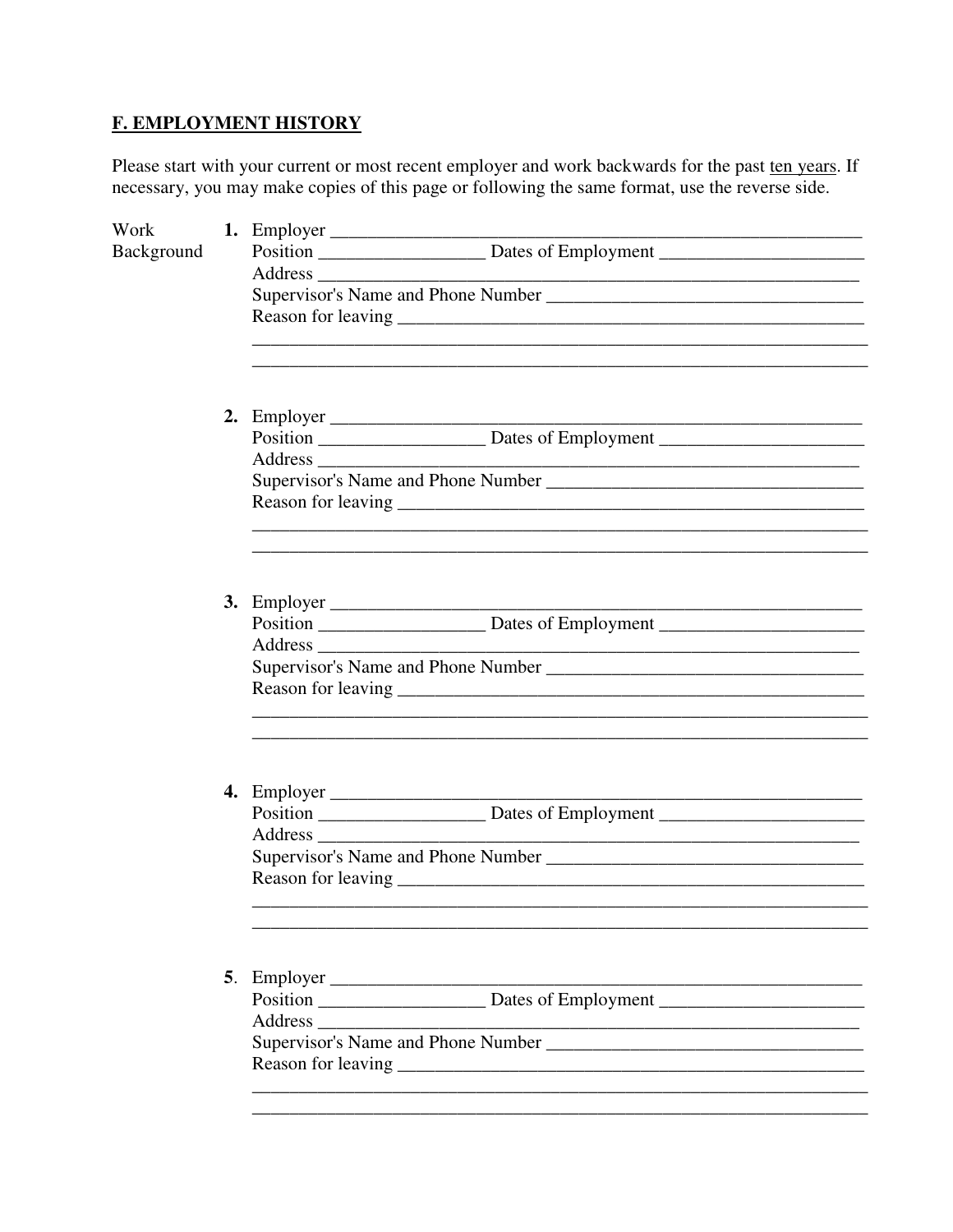Have you ever worked under a different name for any of the employers you have listed? If so, what was the name or names?

|           | Have you already signed a contract for next year with any other educational<br>institution?                                                                       | $Yes$ No $\_\_\_\_\_\$ |          |          |  |
|-----------|-------------------------------------------------------------------------------------------------------------------------------------------------------------------|------------------------|----------|----------|--|
|           | <b>G. PERSONAL REFERENCES</b>                                                                                                                                     |                        |          |          |  |
|           | You will need to sign the Reference Release Form that is attached and return it with this<br>application. Do not list family members or relatives for references. |                        |          |          |  |
| Reference | List three references who are qualified to speak of your spiritual experience and<br>Christian service. List your current pastor first.                           |                        |          |          |  |
|           | Name/Complete Address                                                                                                                                             | Phone                  |          | Position |  |
|           |                                                                                                                                                                   |                        |          |          |  |
|           |                                                                                                                                                                   |                        |          |          |  |
|           | 2.                                                                                                                                                                |                        |          |          |  |
|           | 3.                                                                                                                                                                |                        |          |          |  |
|           | List three references who are qualified to speak of your professional training and<br>experience. List your current or most recent principal or supervisor first. |                        |          |          |  |
|           | Name/Complete Address                                                                                                                                             | Phone                  | Position | School   |  |
|           | 1.                                                                                                                                                                |                        |          |          |  |
|           | 2. $\qquad \qquad$                                                                                                                                                |                        |          |          |  |
|           | $\frac{3}{2}$                                                                                                                                                     |                        |          |          |  |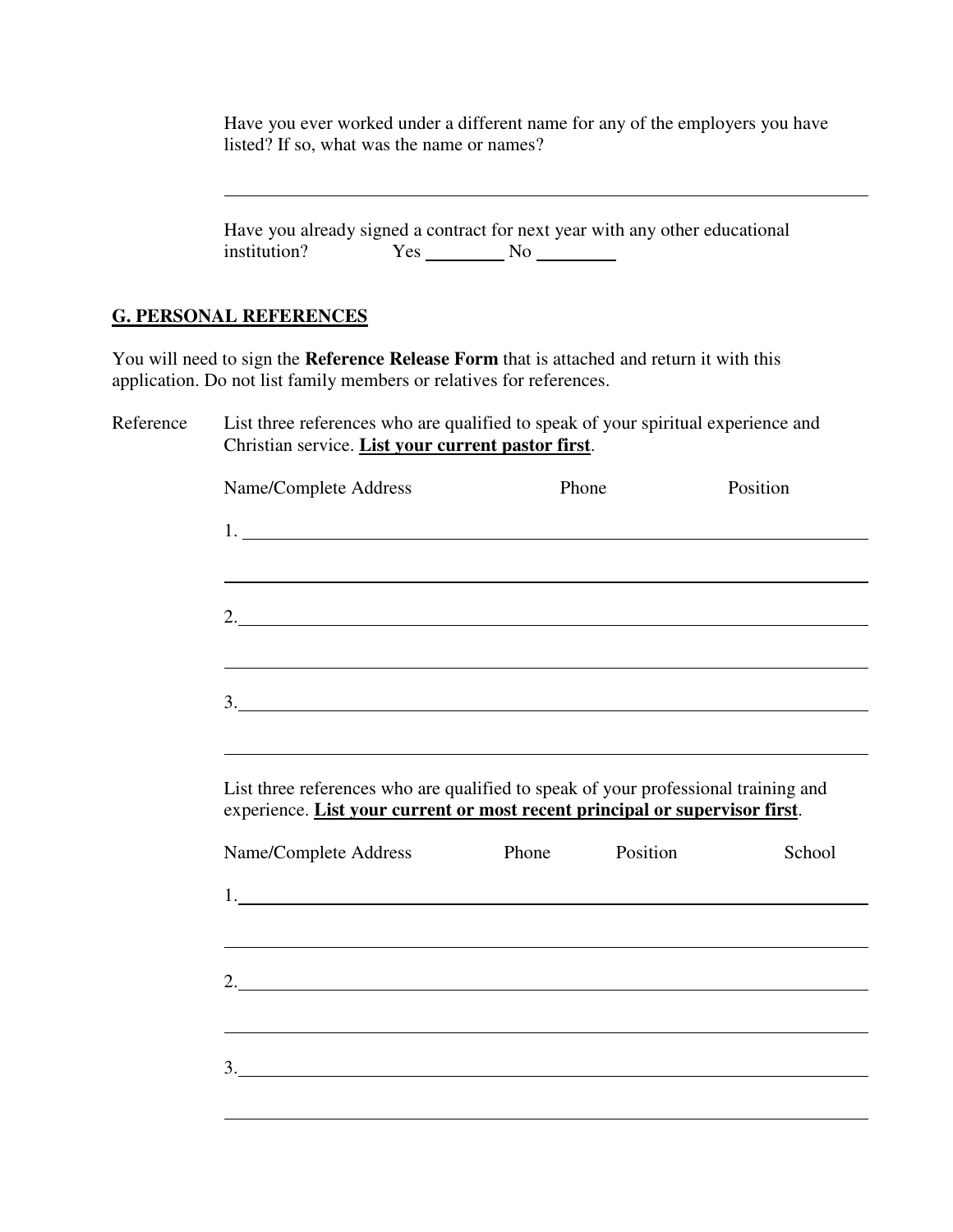# **H. APPLICANT'S CERTIFICATION AND AGREEMENT**

I understand that **Western Oklahoma Christian School** does not discriminate in its employment practices against any person because of race, color, national or ethnic origin, gender, age, or disability.

I hereby certify that the facts set forth in this initial application are true and complete to the best of my knowledge. I understand that discovery of falsification of any statement or a significant omission of fact may prevent me from being hired, or if hired, may subject me to immediate dismissal regardless of the time elapsed before discovery. If I am released under these circumstances, I further understand that I will be paid and receive benefits only through the day of release.

I authorize **Western Oklahoma Christian School** to thoroughly interview the primary references which I have listed, any secondary references mentioned through interviews with primary references, or other individuals who know me and have knowledge regarding my testimony and work record. I also authorize the school to thoroughly investigate my work records and evaluations, my educational preparation, and other matters related to my suitability for the job.

I authorize references and my former employers to disclose to the school any and all employment records, performance reviews, letters, reports, and other information related to my life and employment, without giving me prior notice of such disclosure. In addition, I hereby release the school, my former employers, references, and all other parties from any and all claims, demands, or liabilities arising out of or in any way related to such investigation or disclosure. I waive the right to ever personally view any references given to the school.

Since I will be working with children, I understand that I must submit to a fingerprint check by the FBI and possibly other federal and state authorities. I agree to fully cooperate in providing and recording as many sets of my fingerprints as are necessary for such an investigation. I authorize the school to conduct a criminal records check. I understand and agree that any offer of employment that I may receive from the school is conditioned upon the receipt of background information, including criminal background information. The school may refuse employment or terminate conditional employment if the school deems any background information unfavorable or to reflect adversely on the school or on me as a Christian role model.

I understand that this is an only an application for employment and that no employment contract is being offered at this time.

I certify that I have carefully read and do understand the above statements.

Signature of Applicant Date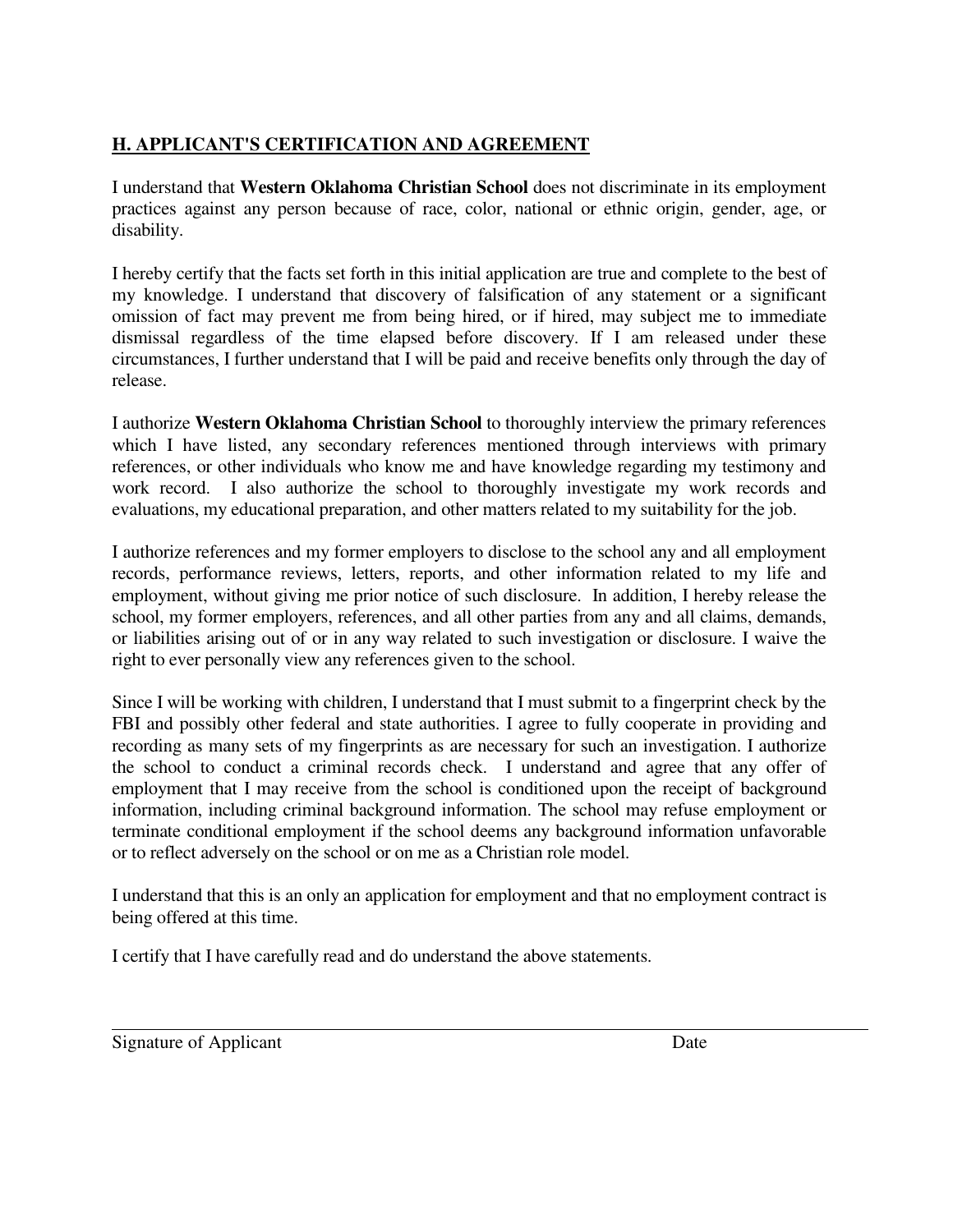#### **CONFESSION OF FAITH**

We believe in the verbal inspiration and authority of the Scriptures. We believe that the Bible reveals God, the fall of man, the way of salvation, and God's plan and purpose in the ages. (II Timothy 3: 16-17; Psalm 119: 8)

We believe in God the Father, God the Son, and God the Holy Spirit. (John 10: 30; John 14: 20; John 15: 26)

We believe in the deity, virgin birth, and bodily resurrection of Jesus Christ. (Matthew 16: 16; Luke 1: 34-35; Acts 1: 9-11)

We believe in creation, not evolution; that man was created by the direct act of God and in the image of God. (Genesis 1: 26-27)

We believe that man fell into sin, that all men are born in sin, and that man is totally depraved and lost, necessitating the new birth experience of salvation by the grace of God through genuine faith in Jesus Christ as Lord and Savior. (Romans 3: 23)

We believe that salvation is "by Grace", plus nothing and minus nothing. Prerequisites to salvation are repentance and faith. (Ephesians 2: 5, 8,9; Hebrews 11: 6)

We believe that men are justified by faith alone and are accounted righteous before God only through the merit of our Lord and Savior Jesus Christ. (Romans 3: 10, 23, 24)

We believe in the person and work of the Holy Spirit by whom believers are called, regenerated, baptized into Christ, indwelt, sealed, and filled for service. (Matthew 24: 30; Matthew 3:11; Luke 12:12; Acts 2:38)

We believe in the visible, personal, return of Jesus Christ. (Matthew 24:30)

We believe in the everlasting conscious blessedness of the saved and everlasting conscious punishment of the lost. (Romans 6: 23)

We believe in marriage between a man and a woman. (Genesis 2:22-24)

 The mission of Western Oklahoma Christian School is to provide a Bible-based elementary education for the children of Christian families in order that each student have the opportunity to grow spiritually strong and scholastically sound.

Revised February, 1996

Please read, sign and date that you have read the Confession of Faith and return with your application.

\_\_\_\_\_\_\_\_\_\_\_\_\_\_\_\_\_\_\_\_\_\_\_\_\_\_\_\_\_\_\_\_\_\_\_\_\_\_\_\_\_\_\_\_\_\_\_\_\_\_\_\_ \_\_\_\_\_\_\_\_\_\_\_\_\_\_\_\_\_\_\_\_\_\_\_\_ Signature of Applicant Date Date Date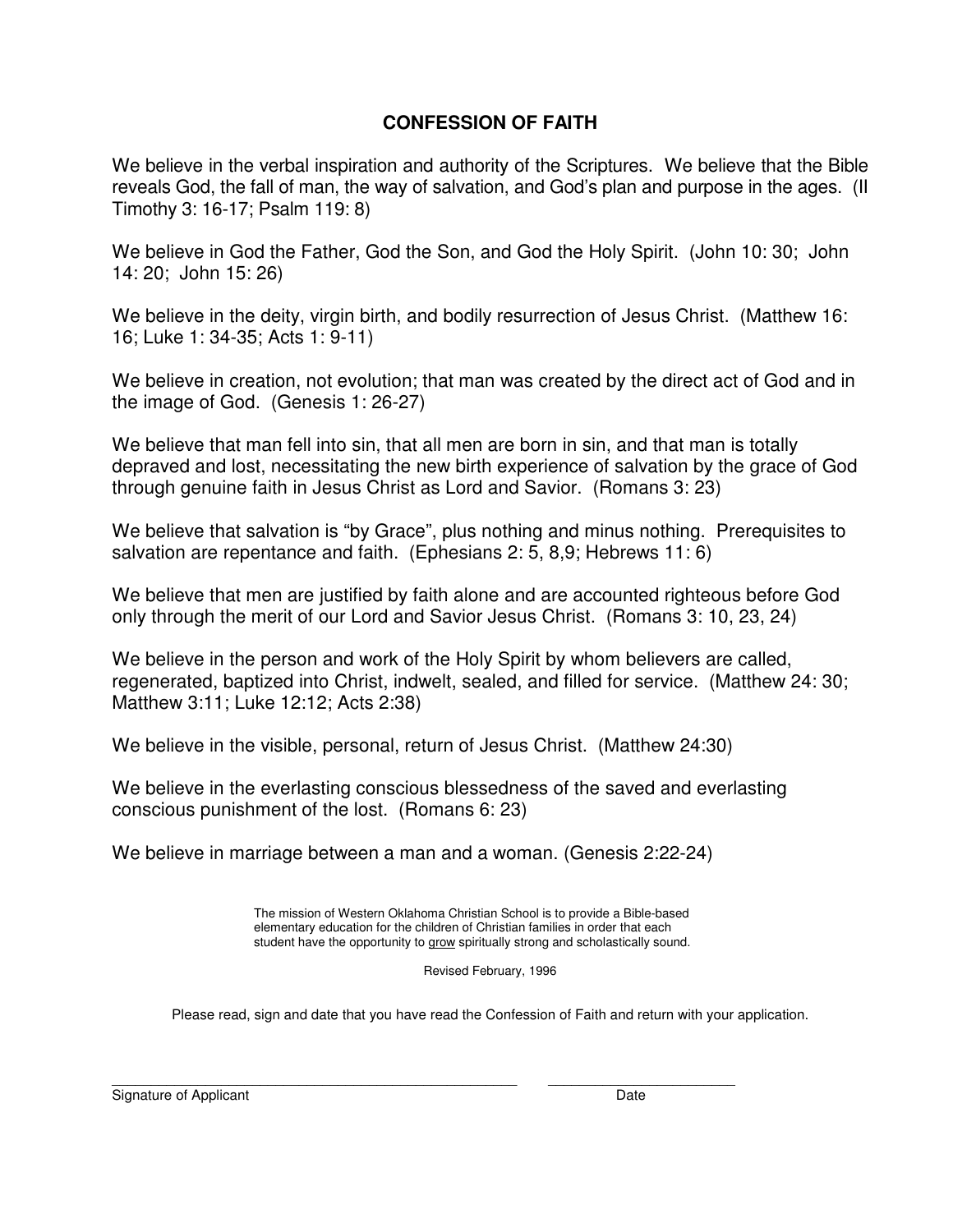#### **NOTICE REGARDING BACKGROUND INVESTIGATION**

A consumer report (background screening report) and/or an investigative report which may include information concerning your character, employment history, general reputation, personal characteristics, police record, education, qualifications, motor vehicle record, mode of living, and/or credit and indebtedness may be obtained in connection with your application for and/or continued employment with WESTERN OKLAHOMA CHRISTIAN SCHOOL. **A consumer report and/or an investigative consumer report may be obtained at any time during the application process or during your employment with WESERN OKLAHOMA CHRISTIAN SCHOOL.** You have the right, upon written request made within a reasonable time after receipt of this notice, to request disclosure of the nature and scope of any investigative consumer report. Please be advised that the nature and scope of any investigative consumer report. Please be advised that the nature and scope of the most common form of investigative consumer report obtained with the regard to applicants for employment and/or volunteering is an investigation into your education and/or employment history conducted by backgrounds.com.

#### **AUTHORIZATION**

By signing below, I, \_\_\_\_\_\_\_\_\_\_\_\_\_\_\_\_\_\_\_\_\_\_\_\_\_\_\_\_\_\_\_\_\_, hereby voluntarily authorize WESTERN OKLAHOMA CHRISTIAN SCHOOL to obtain either a consumer or an investigative consumer report about me from a consumer reporting agency and to consider this information when making decisions regarding my employment and/or continued employment and/or volunteering at WESTERN OKLAHOMA CHRISTIAN SCHOOL. I understand that I have rights under the Fair Credit Report Act, including rights discussed above. This report may be delivered in either written or electronic form.

| Print Name (last, first, middle)               | Social Security Number  |                        |  |
|------------------------------------------------|-------------------------|------------------------|--|
| Date of Birth (MM/DD/YYYY)                     | Driver's License Number | Driver's License State |  |
| <b>Email Address</b><br>(For ID Purposes Only) |                         |                        |  |
|                                                |                         |                        |  |
|                                                |                         |                        |  |
| Previous Addresses (Last 7 Years)              |                         |                        |  |
|                                                |                         |                        |  |
|                                                |                         |                        |  |
| Signature                                      | Date                    |                        |  |

 Check for CA, MN or OK applications only, if you would like to receive a copy of the consumer report if one is obtained.